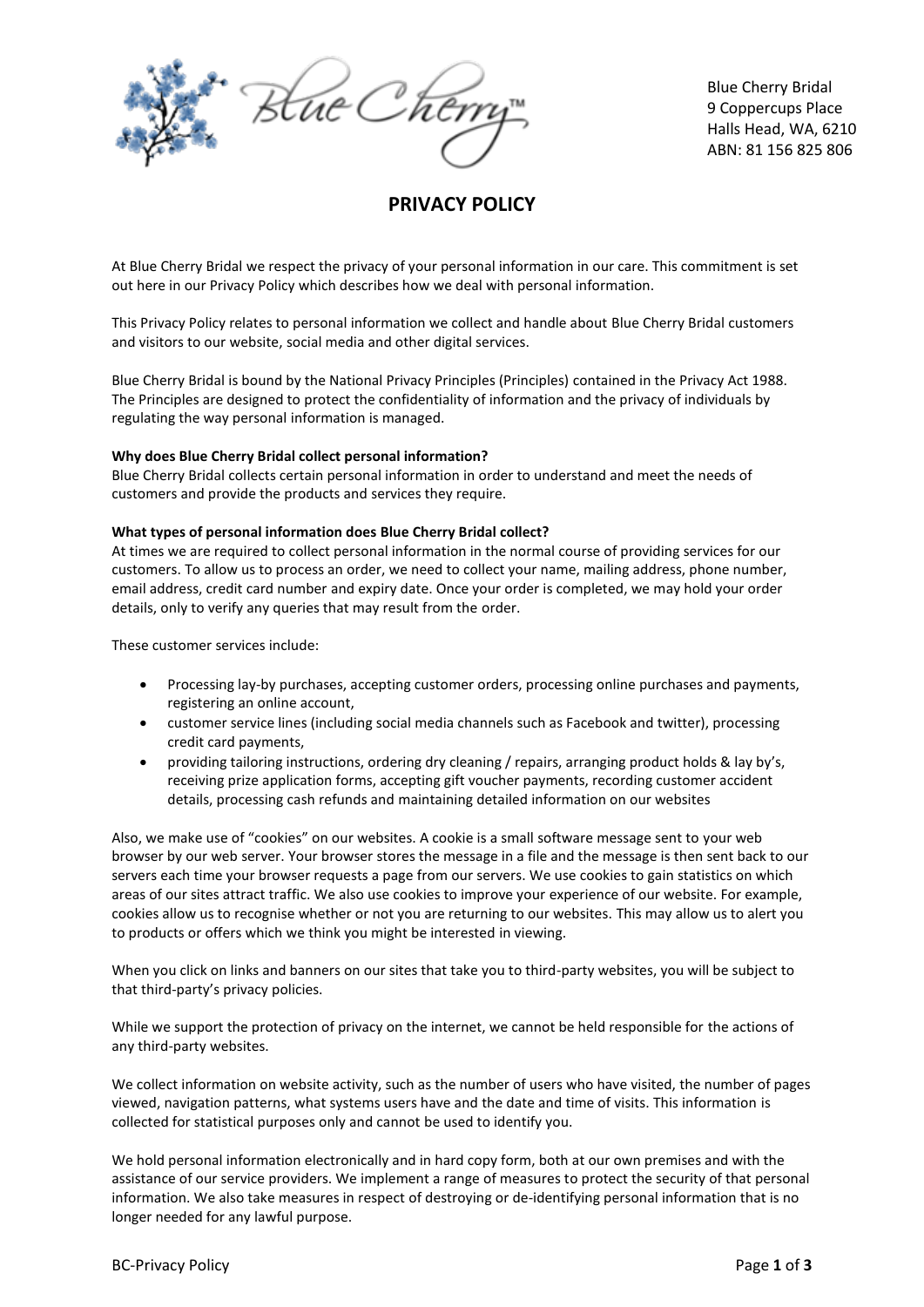

Blue Cherry Bridal 9 Coppercups Place Halls Head, WA, 6210 ABN: 81 156 825 806

## **PRIVACY POLICY**

### **How does Blue Cherry Bridal use and disclose personal information?**

In general, Blue Cherry Bridal may use or disclose personal information for the following purposes: To provide products and services to customers, to communicate with contractors and suppliers, to provide administration for employees within Blue Cherry Bridal to provide ongoing information about our products and services to people that we believe may be interested, to help manage and enhance our products and services, including by surveying customers on their future needs, to consider applications for employment and to comply with legal obligations.

We also use your personal information to promote and market products and services to you, including through electronic methods such as email and SMS. This is to keep you informed of products, services and special offers and may continue after you cease to acquire services from us.

If you do not wish us to con tact you to promote and market products, services and special offers (whether it be through electronic methods or otherwise), or if you have subscribed to any of our newsletters or subscriptions and no longer wish to receive such communications, please contact as shown below.

Depending on the product or service or issue concerned, we may disclose personal information to:

- Service providers and specialist advisers who have been contracted to provide administrative, financial, research or other services, insurers, credit providers, courts, tribunals and regulatory authorities (including the Australian Tax Office) as required or authorised by law, credit reporting or reference agencies or insurance investigators or anyone authorised by an individual, as specified by that individual or the contract.
- We may give personal information about you to a credit reporting agency, whether before, during or after the provision of credit to you, for the following purposes:
- To obtain a consumer credit report about you; and/or to allow the credit reporting agency to create or maintain a credit information file containing information about you.

However, the information that we are permitted to give to a credit reporting agency is limited to:

 Your name, sex, date of birth, current and previous two addresses, the name of your employer, your driver's licence number, the fact that you have applied for credit and the amount, the fact that Blue Cherry Bridal is a current credit provider to you, information that, in our opinion, suggests you have committed a serious credit infringement (that is, that you have acted fraudulently or shown an intention not to comply with your credit obligations); and the fact that a cheque drawn by you has been dishonoured more than once.

### **Does Blue Cherry Bridal collect sensitive information?**

We will obtain your consent prior to collecting, using or disclosing your sensitive information, unless the collection of the information is required by law. Sensitive information is information or an opinion about an individual's racial or ethnic origin, political opinions, membership of a political association, religious beliefs or affiliations, philosophical beliefs, membership of a professional or trade association, membership of a trade union, sexual preferences or practices, criminal record or health information.

### **Management of personal information**

Blue Cherry Bridal has implemented appropriate technological and organisational measures to assist us in ensuring that the personal information we hold about you is accurate and up-to-date. We realise however that your personal information may change frequently with changes of address and personal circumstance. Please contact us promptly at the address set out below to inform us of any changes to your personal information. Similarly, if you have subscribed to any of our newsletters or subscriptions, or are receiving promotional communications, and no longer wish to receive such communications, you may opt out of receiving them at any time.